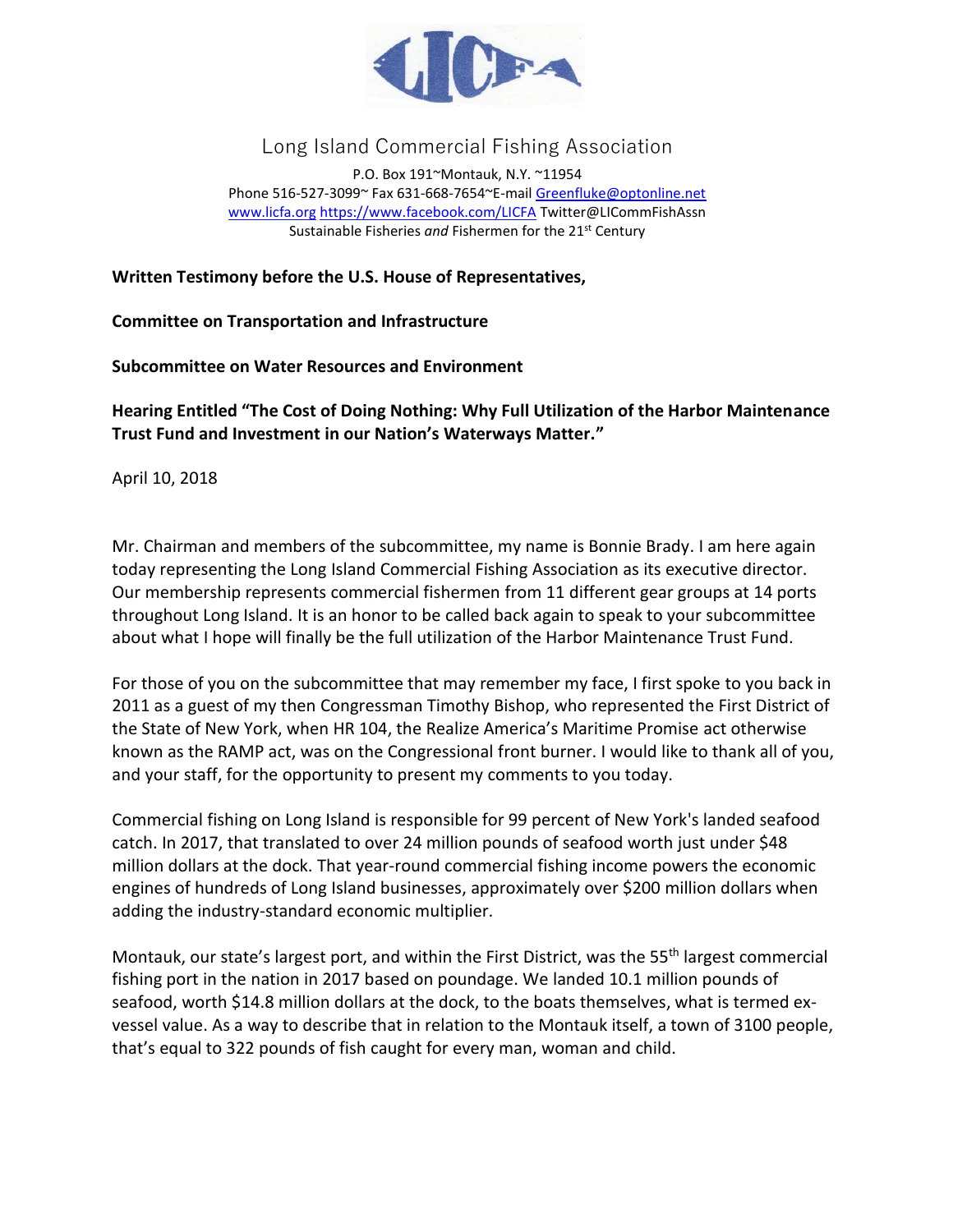Montauk brings in millions of year-round dollars, which then make their way to our local mom and pop shops, whether it is via the captain and/or crew of a fishing boat, the ice supplier, welder or gear shop, seafood market, grocery store, or restaurant, these people and their small businesses are the very fabric which makes up all of our coastal fishing port communities of Long Island. Our coastal waterways and ports are our version of your Metro and Beltway here in DC, and without properly maintained dredging, hundreds of local businesses and families could be negatively impacted yearly on Long Island.

We have had a series of maintenance dredges, Montauk in 2008, 2012, and 2018, Shinnecock in 2004, 2010, and 2017, and Moriches in 2013. Plus emergency dredges took place in Moriches this past year, and in Montauk in 2011 and Shinnecock in 2014. But that doesn't really paint the true picture of the needs of our fishing ports; the need for consistent, methodical maintenance dredging that the Harbor Maintenance Trust Fund was, I believe, set up to do.

Time and time again, the maintenance dredging that we have received, though greatly appreciated, did not do the job necessary because it was not on consistent three-year-cycles.

While I don't have a crystal ball into the future to see what Nor-Easters Mother Nature is ready to serve us, I do know the consequences of not being able to get in or out of port as a commercial fisherman on Long Island due to a shoaled in port.

As a commercial fisherman, you lose income when your inlet isn't dredged deep enough. Say you have a boat that draws, for example, 12 feet (meaning its depth under the water line) but the inlet, because of shoaling, is only ten feet deep. What that means is your boat must wait to leave on higher tide or you risk running aground, which equals more lost income via a trip to the shipyard.

As a commercial fisherman, you lose income because having to leave on a high tide because of shoaling of your port means sometimes you lose a day getting to your fishing grounds, because if you can't get out of the inlet on time, on fishing time, to steam to where you know the fishing has been red-hot of late, by the time you do leave, you get to the grounds late and the fish are on the move again.

As a commercial fisherman, you lose income when you can't land your catch, because you cannot get into your inlet until the tide is high again to pack your fish to send into New York City. If you miss the truck and the market doesn't take place the following day, or until after the weekend, you could risk spoil of part, or possibly your whole catch.

And while I am very grateful that as far as Long Island goes, we have not lost any fishermen due to a boat going aground in shoaling waters in our ports that I can recall in recent memory, we have in the past come far too close. All of these issues are unacceptable sequelae due to inadequate maintenance dredging, which the Harbor Maintenance Trust Fund was set up to protect against.

Having to wait six or seven years for maintenance dredging, or scramble for emergency dredging funding is just not the way to support the people and ports that harvest and feed this